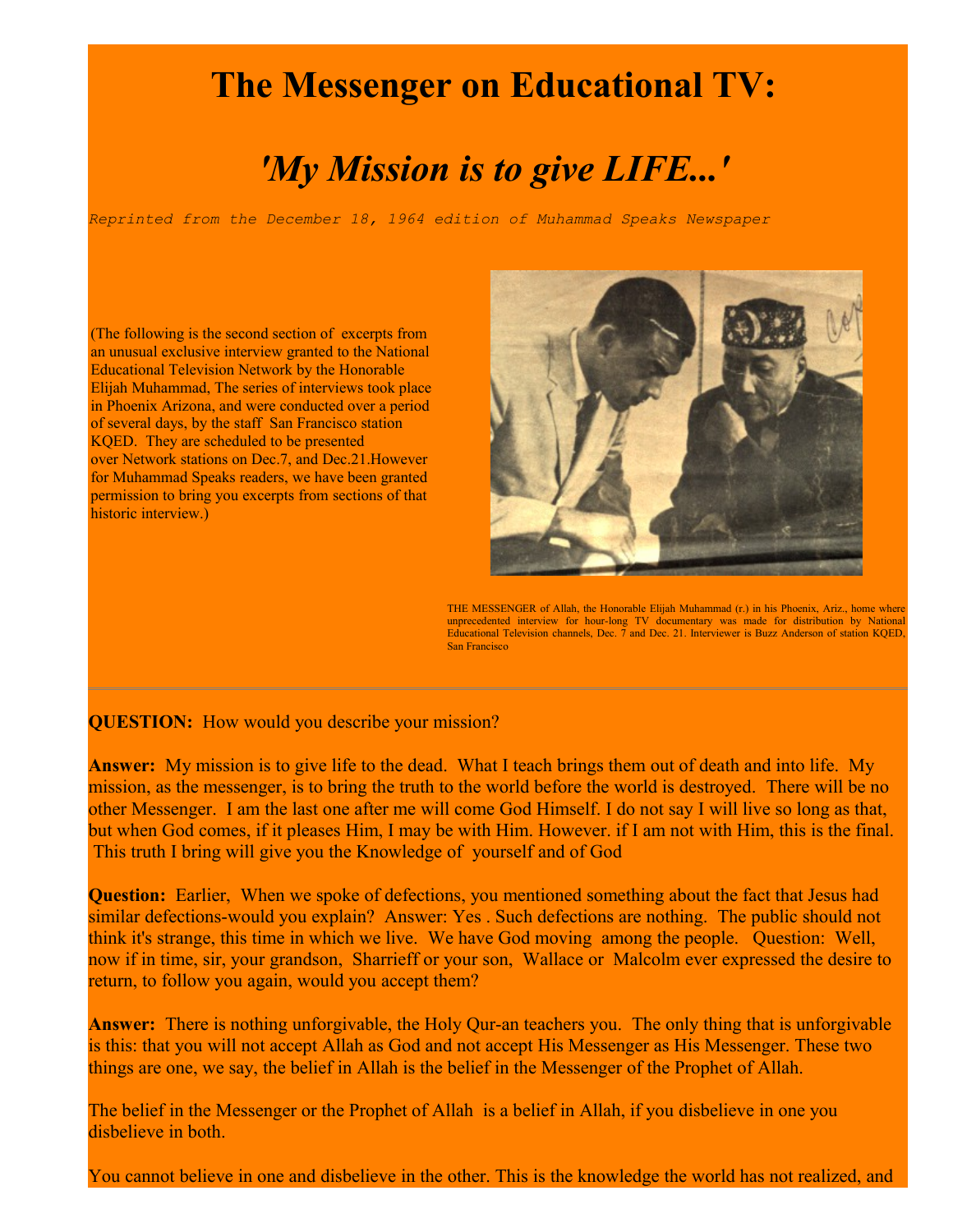this is what God wants the world to know.

When God chooses His representative for the people, He speaks to the people through that representative and if the people will accept that representative (we call them prophets,apostles or messengers),then they are accepting Allah.

But if they reject him,and still say they believe in Allah,they are considered enemies of Allah and disbelievers. Because that is Allah in that representative and you cannot accept one without rejecting the other. You have got to accept both. You cannot get the blessing of Allah if you reject His Messenger.

Now, these boys that you were referring to,they do not worry me. I do not give my time arguing with them or talking about why they believe or disbelieve.

I do not even argue with them because I knew these things in the beginning. I knew they would act like this, some of them I was told about 34 years ago. But they did not know these things and I am not excited, as the public would be, or as the public might like to see .

In some cases, if the son disbelieves in his father, his father must be wrong. But that is not so when it comes to a Messenger of God.

If we say that is true,then it stands true in the common life of the family.

There are some children who never sincerely accept their father as they should. There are some fathers who never accept their children as they should. So this is the nature of the human family of the earth and when it comes to spiritual teaching, it is also the same. Not all of the family of a Messenger are completely with him. Even some Prophets had disbelieving wives such as Noah and Lot.

They do not always have true believers, but that did not detract one atom of his messengership.

You do not take advantage of that unless you get into war or trouble with God.

You do not say, "I do not believe in him because his own wife or his own son does not Why should I follow him?"

You would be getting yourself in trouble, because that is given. I do not care anything about those who fall away from me after I have pointed the truth up to them and despite this they get wrong and go away from that truth.

I am not responsible for them, for whatever they say against me, it is against themselves. What they preach and tell the people in order to get the people to disbelieve in me is much like Absolom was by his father, **David** 

Absolom stole the affection of the people because he thought he looked better and was probably better and younger than David. He thought, therefore, the people would follow; that he could steal the people over to himself and get rid of his father as king and be king himself. But he was not to be king. The man that was to be king, had yet to be known: that was Solomon.

These facts are all put there to deepen our knowledge, and time repeats these things over again and again.

And so this is what we face today and I am not surprised the public is surprised, some of them, at the deviation of Malcolm or my son Wallace. I am not surprised. But they cannot yet say that I am not the Messenger of Allah. They cannot take that away from me.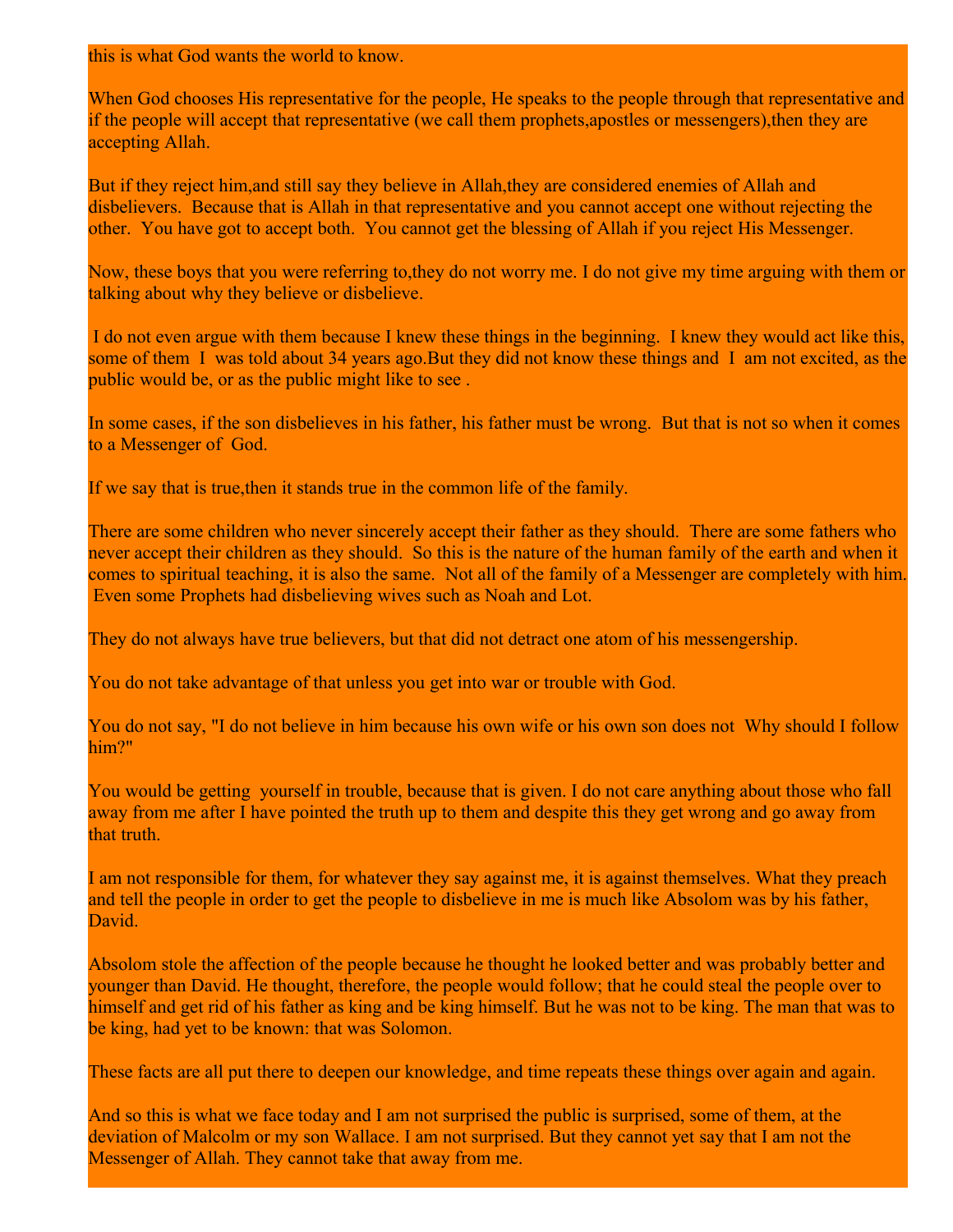QUESTION: Mr. Muhammad, would you make some statements about Dr. Martin Luther King and the Civil Rights Movement?

Answer: Yes, I think Rev. King has been doing a good job, according to his knowledge. He has been trying to do his best to get our people some justice in the way of civil rights. I believe that he means well and I believe he would have done better if he had known more about the time and the people and the history and what must be done in such times.

He desires to see his people dealt with according to justice and not according to injustice. But he does not know that he is living in the time when justice is bound to come to his people. However, it is only through Divine and not through civil government. And that goes for most of the groups who are trying to do something for the betterment of our people.

They, most of these leaders, have good intentions, but they just don't have the right instruments to work with and they do not know how to use the instruments, since they were not appointed to do the job.

But all of our people today have the desire to do something for themselves and first of all, to see injustice removed from the whole.

We have suffered injustice at the hands of the white people for 400 years, and today some want to be called 'Citizens of America' but all of this without the qualities that go along with freedom. We are today, I repeat, imbued with the spirit of justice for our people and something must be done. This oppression cannot go on **forever** 

What the civil rights movement is trying to do is just another effort to bring home to our people a better life. But this is the time when our people should and will get a better life on a permanent scale, NOT on a TEMPORARY scale.

The political administration may change every four years. The Constitution is looked upon as the legal guide, but is has never been enforced, insofar as we are concerned. We have never enjoyed such rights as the Constitution gives to the people of America. And if we understand it, well, it was not written with the socalled Negro in mind. It is written for the white citizens of America and not the slaves.

The slave is not mentioned there and it was not in the mind of these lawmakers that he should share equal justice with the master. No, he was considered to be the property of the master. Therefore, the servant or the slave cannot get justice -- equal justice -- with the master unless the master wants to give up his position as master.

If the master gave up his position as master, the slave would soon become his equal and the slave would probably vote for equal justice, go to the White House or become ruler of the country, if the equal justice was obtained the way through as it should. But the Constitution was written by white people, for white people and not for you and me.

We were under the slavemasters at that time, and again, I would like to make clear: I am not fighting those leaders who are trying to do something good for our people, or get something better for them. But I do oppose them in their way of opposing that which is good and which would be just and permanent for our people. For we now have come to the time when we want justice and equality. We want freedom equal with other people. They have never made us citizens and under their law, we cannot be made citizens. We could never be citizens, as stated in their first slave courts.

If we want to go into the facts about it, we are not the equal of the American white man, nor are we a citizen with him, here. We are in alien country. We are aliens and not citizens.